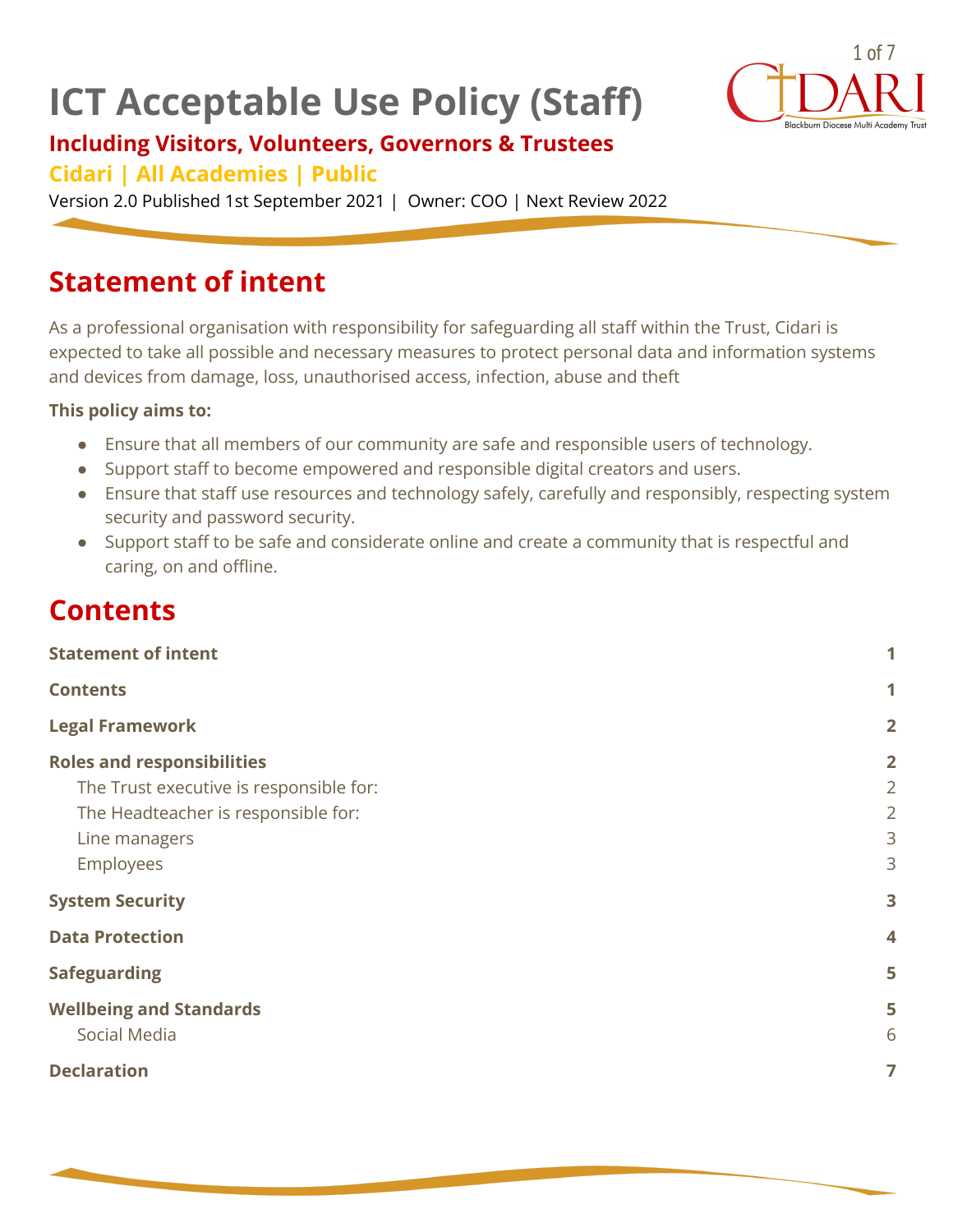## <span id="page-1-0"></span>**1. Legal Framework**

- 1.1. This policy has due regard to all relevant legislation and statutory guidance including, but not limited to, the following:
	- Equality Act 2010
	- Education Act 2004
	- The General Data Protection Regulation (GDPR)
	- Data Protection Act 2018

This policy has due regard to national guidance including, but not limited to, the following:

● DfE (2021) 'Keeping children safe in education'

This policy operates in conjunction with the following Trust and Academy policies:

- Social Media Policy
- Remote Learning Policy
- Personal Devices (Mobile Phones) Policy
- Data Protection Policy
- Safeguarding Policy / Keeping Children Safe in Education
- Online Safety Policy
- Staff Code of Conduct
- Staff wellbeing policy

1.4. This policy should be read in conjunction with the Acceptable Use Policy for Pupils. Those principles apply equally in this policy.

## <span id="page-1-2"></span><span id="page-1-1"></span>**2. Roles and responsibilities**

#### 2.1. The Trust executive is responsible for:

- Ensuring that the Trust has robust risk management procedures in place.
- Ensuring that the Trust has a business continuity plan in place, where required.
- Monitoring the use and effectiveness of ICT within Cidari settings.

#### <span id="page-1-3"></span>2.2. The Headteacher is responsible for:

- Ensuring that staff, parents and pupils adhere to the relevant policies at all times.
- Ensuring all required consents are in place.
- Ensuring that there are arrangements in place for identifying, evaluating, and managing the risks associated with ICT use in their settings.
- Ensuring that there are arrangements in place for monitoring and reporting incidents and near misses relating to ICT use in their setting.
- Overseeing that the Academy has the resources necessary to action the procedures in this policy.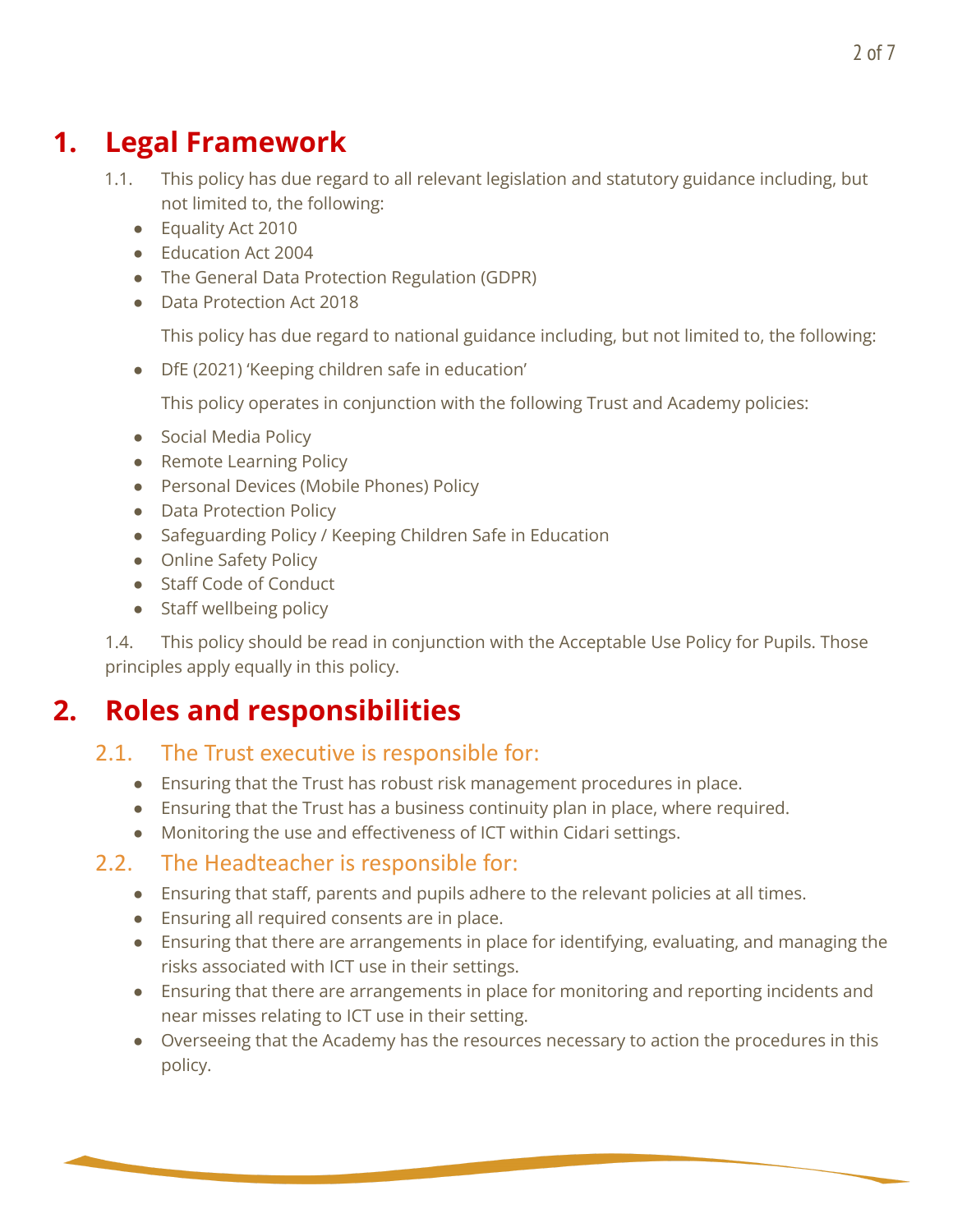- Reviewing the effectiveness of this policy on an annual basis and communicating any changes to staff, parents, and pupils.
- Arranging any additional training which/that staff may require to support this policy.
- Encouraging staff to report hazards and raise concerns.
- Issues concerning safety raised by anyone are thoroughly investigated and, when necessary, further effective controls implemented and communicated to staff.
- Any safety issues that cannot be dealt with are referred to the SLT/ Trust for action.
- Training for staff is identified, undertaken and recorded to ensure that they are competent to carry out their work in a safe manner.
- Safe systems of work are developed and implemented where needed.

#### <span id="page-2-0"></span>2.3. Line managers

Line managers must ensure that:

- Good communication is in place between management and employees, particularly where there are organisational and procedural changes;
- Employees are fully trained to discharge their duties; and
- Where necessary, they look to offer additional support to any employees who are experiencing additional stress or concerns regarding the use of ICT systems.

#### <span id="page-2-1"></span>2.4. Employees

Employees must:

- Use the Trust's computer systems in a professional, lawful, and ethical manner, consistent with the Trust's ethos, national/local guidance and expectations, the law, and relevant policies.
- Follow any information, instruction, training and supervision provided to them regarding the safe and appropriate use of ICT.
- Raise any issues or concerns with their line manager or designated safeguarding lead where applicable.

## <span id="page-2-2"></span>**3. System Security**

- 3.1. Hardware and software provided by the workplace for staff use can only be used by members of staff and only for educational use. Personal accounts or information such as personal photographs, files or financial information should not be accessed or stored on Trust devices and the Trust accepts no liability for loss of such data.
- 3.2. Downloading or accessing programmes or files that have not been authorised by IT system managers could result in the activation of malware or ransomware when devices are reconnected to trust networks. If in doubt, staff should contact ICT support for guidance ([service.desk@dataspire.co.uk](mailto:service.desk@dataspire.co.uk)). Where there is a resultant data breach, staff may be individually liable for such a breach.
- 3.3. Staff must not remove or attempt to inhibit any software placed on trust devices that is required by the Trust for network compliance or security.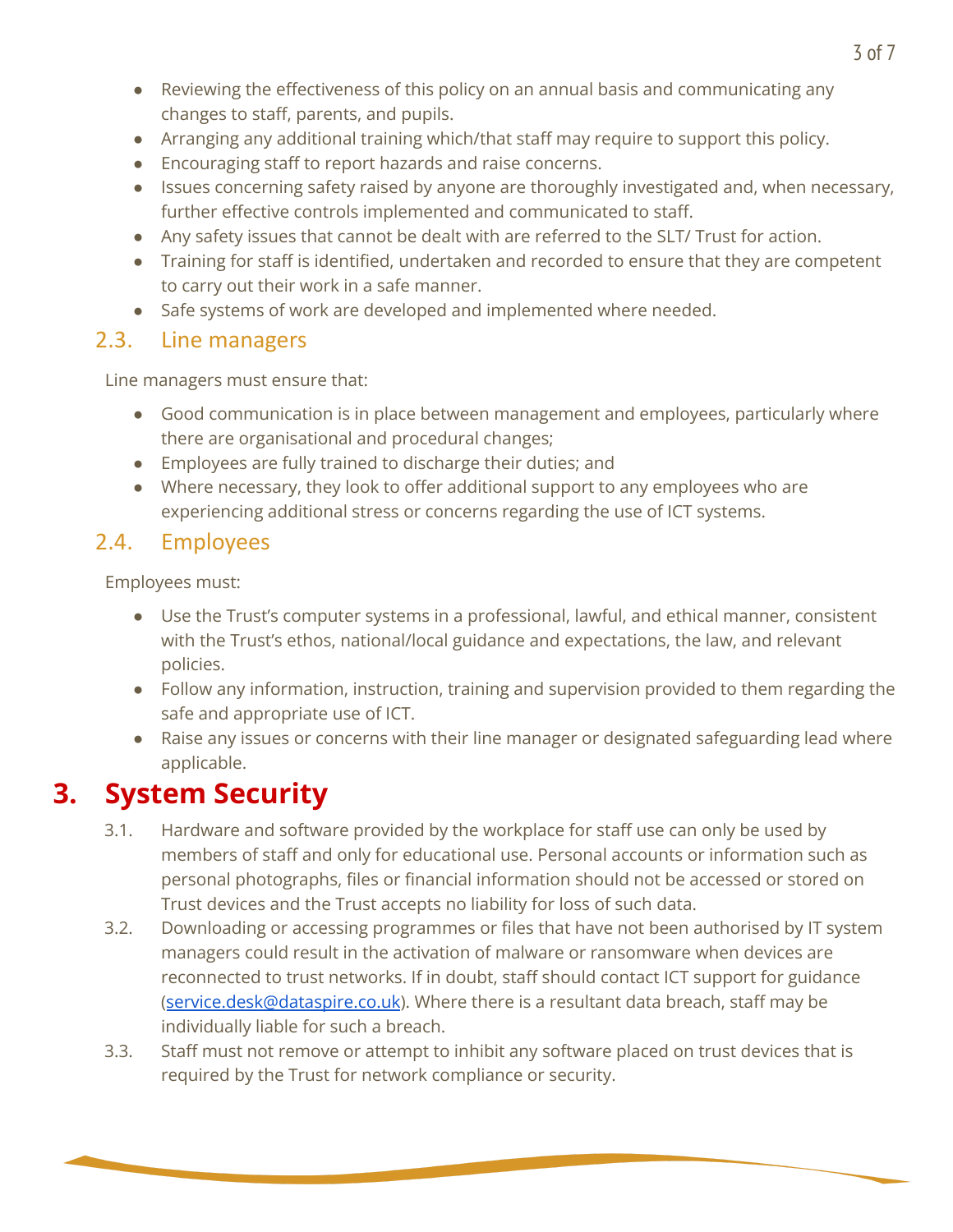- 3.4. Staff must not attempt to bypass any filtering and/or security systems put in place by the Trust.
- 3.5. Damage or loss of a computer, system or data including physical damage, viruses or other malware must be reported to the trust's ICT support as soon as possible.
- 3.6. Staff are liable for any loss, theft or damage to equipment whilst it is in their care and may be charged for any such damage unless it can be attributed to reasonable wear and tear. The Trust can provide details of the value of the equipment for any personal insurance purposes
- 3.7. The Trust reserves the right to monitor the activity of users on Trust systems and Trust devices from time to time. This includes real-time, digital monitoring of both keystrokes and screen views of harmful content and filtered access to restricted internet sites.
- 3.8. Password security is important. Get Safe Online provides guidance on password security and recommended Do's and Don'ts

<https://www.getsafeonline.org/protecting-yourself/passwords>

3.9. Equipment remains the property of the Trust. The Trust may request the return of any equipment for any reason at any time by giving appropriate notice. If you leave the employment of the Trust, staff must return equipment prior to the leaving date.

### <span id="page-3-0"></span>**4. Data Protection**

- 4.1. Staff must be aware of their responsibilities under Data Protection legislation (including GDPR) regarding personal data of pupils, staff or parents/carers. This means that all personal data must be obtained and processed fairly and lawfully, kept only for specific purposes, held no longer than necessary and kept private and secure with appropriate security measures in place, whether used in the workplace, hosted online or accessed remotely. This includes safe and secure back up.
- 4.2. Staff should seek to use designated trust software such as Cloudschool, SIMS, My Concern, or other proprietary software to store, manage, process or view personal information wherever possible to ensure security of information, appropriate deletion and archiving, and to ensure that searches in response to Subject Access Requests can easily and readily be completed.
- 4.3. Emails created or received as part of your trust job may be subject to disclosure in response to a request for information under the Freedom of Information Act 2000 or a Subject Access Request under the Data Protection Act 2018. All Emails should be written and checked carefully before sending, in the same way as a letter written on Academy/ Trust headed paper. Avoid using pupil/ staff names in email headers. All electronic communications with pupils, parents, outside agencies and staff must be compatible with the professional role of staff. The person about whom an email relates may request copies of the information therein.
- 4.4. Staff are reminded that any sharing of data with third parties should be subject to scrutiny by the academies Data Protection Lead, and if required the Trust Data Protection Officer to ensure an appropriate GDPR compliant data sharing agreement and appropriate licencing are in force.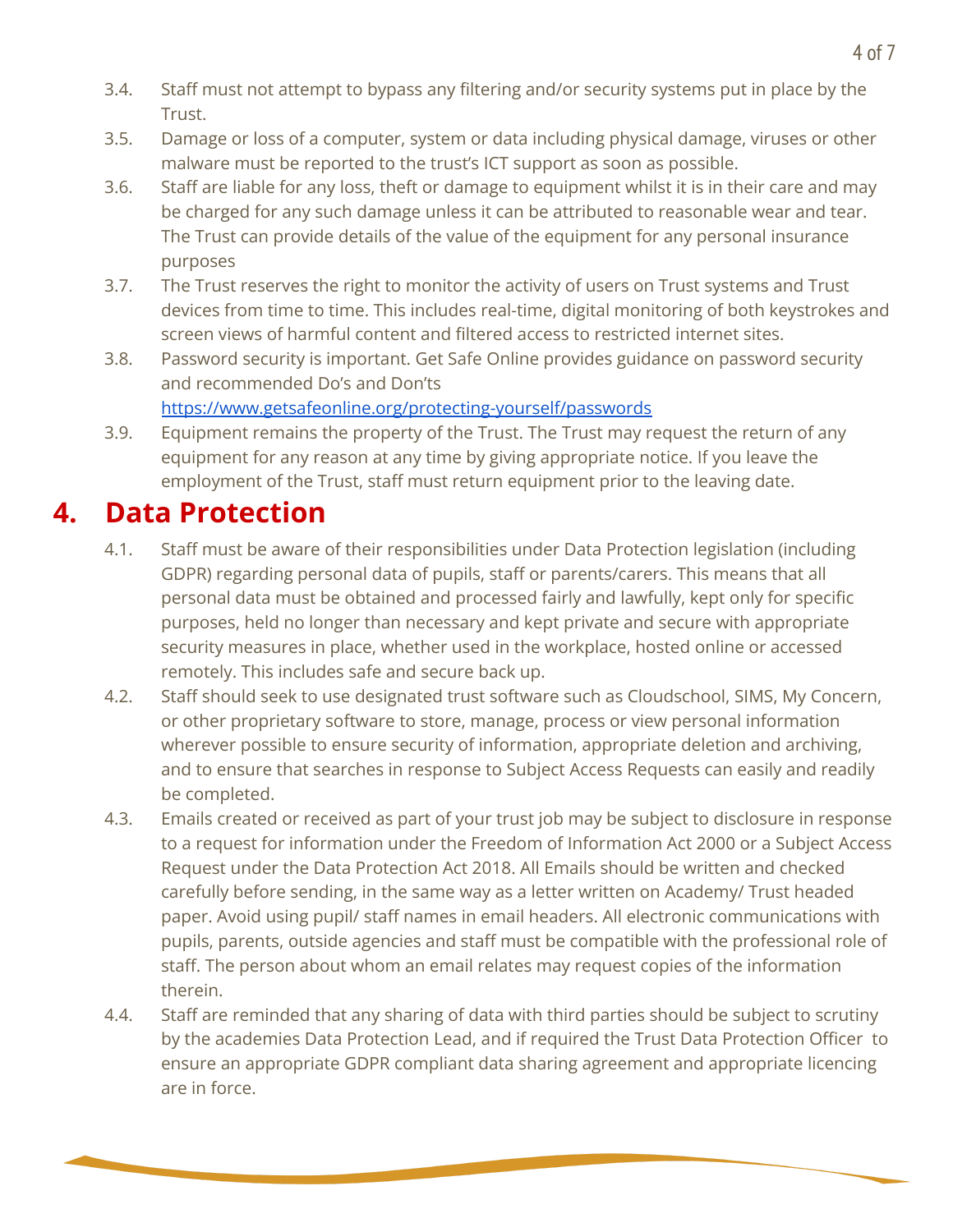- 4.5. Staff must not keep trust-related personal information, including sensitive information, images, files, videos or emails, on any non-trust issued devices.
- 4.6. Staff should use Google Workspace to access and share work documents and files in a password protected environment.
- 4.7. Sending copies of data (for example by attachment to email) should be kept to a minimum. Data access to files and folders should be by granting access through the sharing functionality provided within Google Workspace.
- 4.8. Any data being removed from any Trust site (such as via email) must be suitably protected. This may include email/ data being encrypted by a method approved by the Trust.
- 4.9. Staff are not permitted to use USB sticks unless approval has been granted by the Trust ICT lead for technical reasons and such devices are encrypted.
- 4.10. Any images or videos of pupils must only be for official trust use and reflect parental consent. Staff should ensure photos and videos are regularly uploaded to a shared network or official cloud drive, regularly deleted in line with retention policies, and removed from standalone devices such as iPads.
- 4.11. Staff are expected to respect copyright and intellectual property rights.
- 4.12. Staff must use trust provided email accounts for all official communication, to minimise unsolicited or malicious email and to ensure all personal data is processed securely. It is the responsibility of each account holder to keep the password secure. For the safety and security of users and recipients, all mail is filtered and logged; if necessary Email histories can be traced. The trust email account should be the account that is used for all trust business. Under no circumstances should staff contact pupils, parents or conduct any trust business using personal Email addresses
- 4.13. Staff should actively manage Email accounts, delete emailsEmail of short-term value and carry out frequent house-keeping on all folders and archives.
- 4.14. Staff should make full use of enhanced settings provided through Gmail including confidentiality settings, automatic expiry of emails.
- 4.15. Sharing personal, sensitive, confidential or classified information should only be through Google Workspace, or approved third party secure email systems.
- 4.16. Staff must be mindful of their duties under Data Protection when working from home and should be familiar with the Trust's Homeworking Policy.

# <span id="page-4-0"></span>**5. Safeguarding**

- 5.1. Staff are expected to immediately report any illegal, inappropriate or harmful material or incidents they become aware of, to the Designated Safeguarding Lead.
- 5.2. Queries or questions regarding safe and professional practice online either on or off site should be raised with the Designated Safeguarding Lead or the Head teacher.

# <span id="page-4-1"></span>**6. Wellbeing and Standards**

- 6.1. All communication through Trust systems must be carried out in a professional manner.
- 6.2. As a Trust we are proud to have diversity of thought and individuals will have differing opinions. Aggressive or inappropriate language will not be tolerated.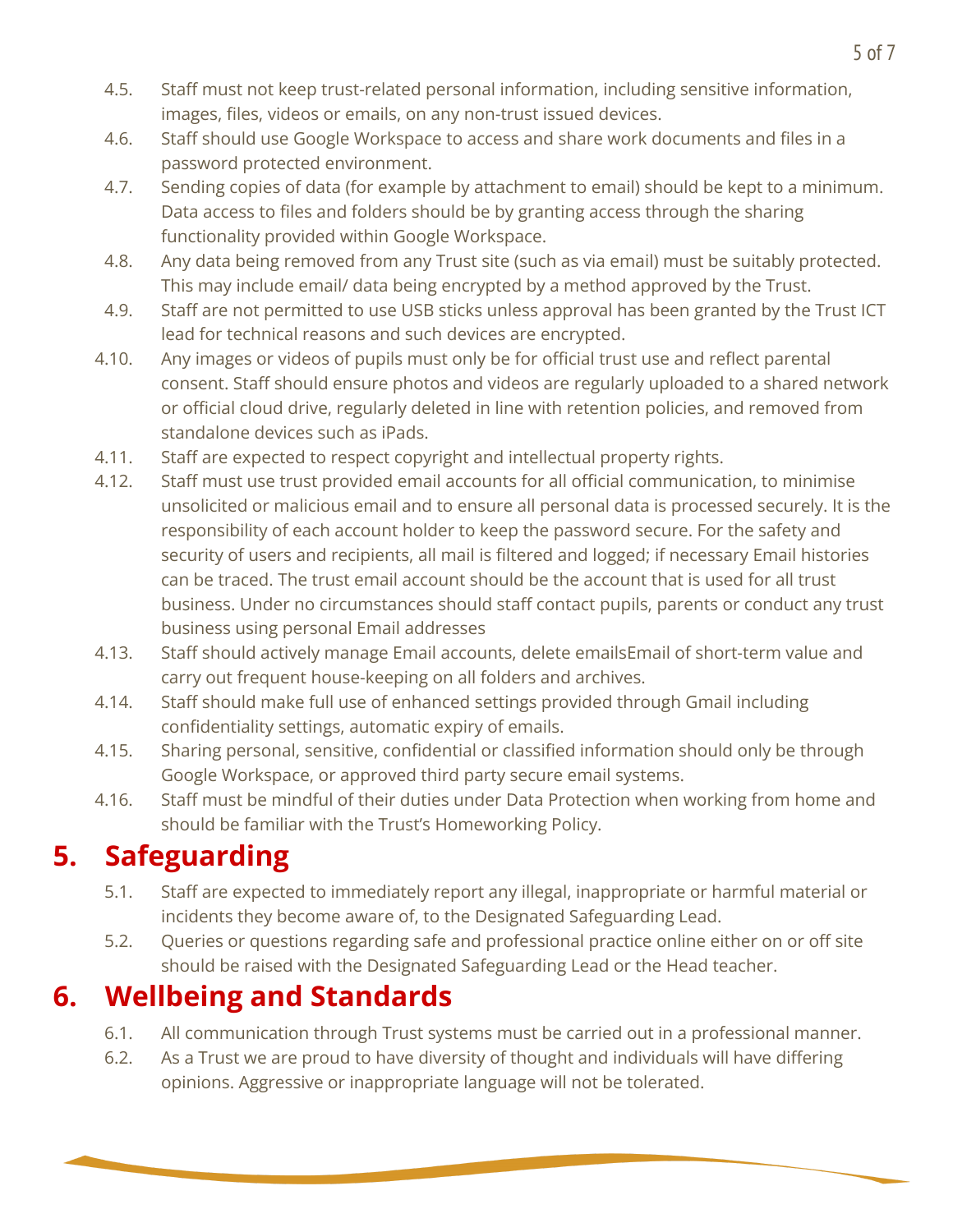- 6.3. When sending emails or other forms of communication, staff should be mindful of the recipient at all times. This may include:
	- Their working hours.
	- Their availability.
	- Their workload.
	- Their role and responsibilities in relation to your communication.
- 6.4. The use of CC and BCC should be carefully considered. Our Trust has a culture of openness and transparency.
- 6.5. When using CC, staff should ensure that all of the recipients are relevant and required to be included in that communication. If you are responding to a CC email, consider whether the full address list is still required for that response.
- 6.6. The use of BCC should only be used for confidentiality or data protection reasons.
- 6.7. CC and BCC should never be used as a 'lever' to give status to a communication, or to attempt to elicit a faster response from the main recipient.
- 6.8. Scheduling of emails can be routinely used to give consideration to the recipient. Staff should not expect to receive emails outside of their working day, and if the sender's own working patterns (or personal choice) do not align with the recipient, emails should be scheduled to arrive at an appropriate time.
- 6.9. Staff should be mindful of the timing within the day, week, or term when sending emails requiring urgent action/ response, or containing content that may cause the recipient concern or stress. Instead, consider scheduling so that the recipient receives the email when they begin their next working day (this may be different from your next working day), rather than as they are preparing to leave for the end of the day, a weekend or a holiday.
- 6.10. Staff should consider their emails carefully before sending.
	- Is it needed?
	- Is it the best method to communicate in that instance (is a telephone call or Google chat message) more appropriate?
	- Is it too lengthy would a short email and sharing a supporting document be more appropriate?

#### <span id="page-5-0"></span>6.11. Social Media

The Trust has a Social Media Policy, however the following core principles are replicated here.

- 6.12. When using social media sites, staff will not:
	- Reveal confidential information about our pupils, staff, the Academy or Trust.
	- Engage in activities on the internet which might bring the Trust into disrepute.
	- Use it in any way to attack or abuse stakeholders.
	- Post defamatory, derogatory or offensive comments on the Internet about colleagues, pupils or the Trust.
- 6.13. If staff become aware of any abusive, defamatory, derogatory or offensive comments on social media relating to the Trust, our pupils, parents, staff Governors or Trustees, they must bring it to the attention of their Headteacher immediately.